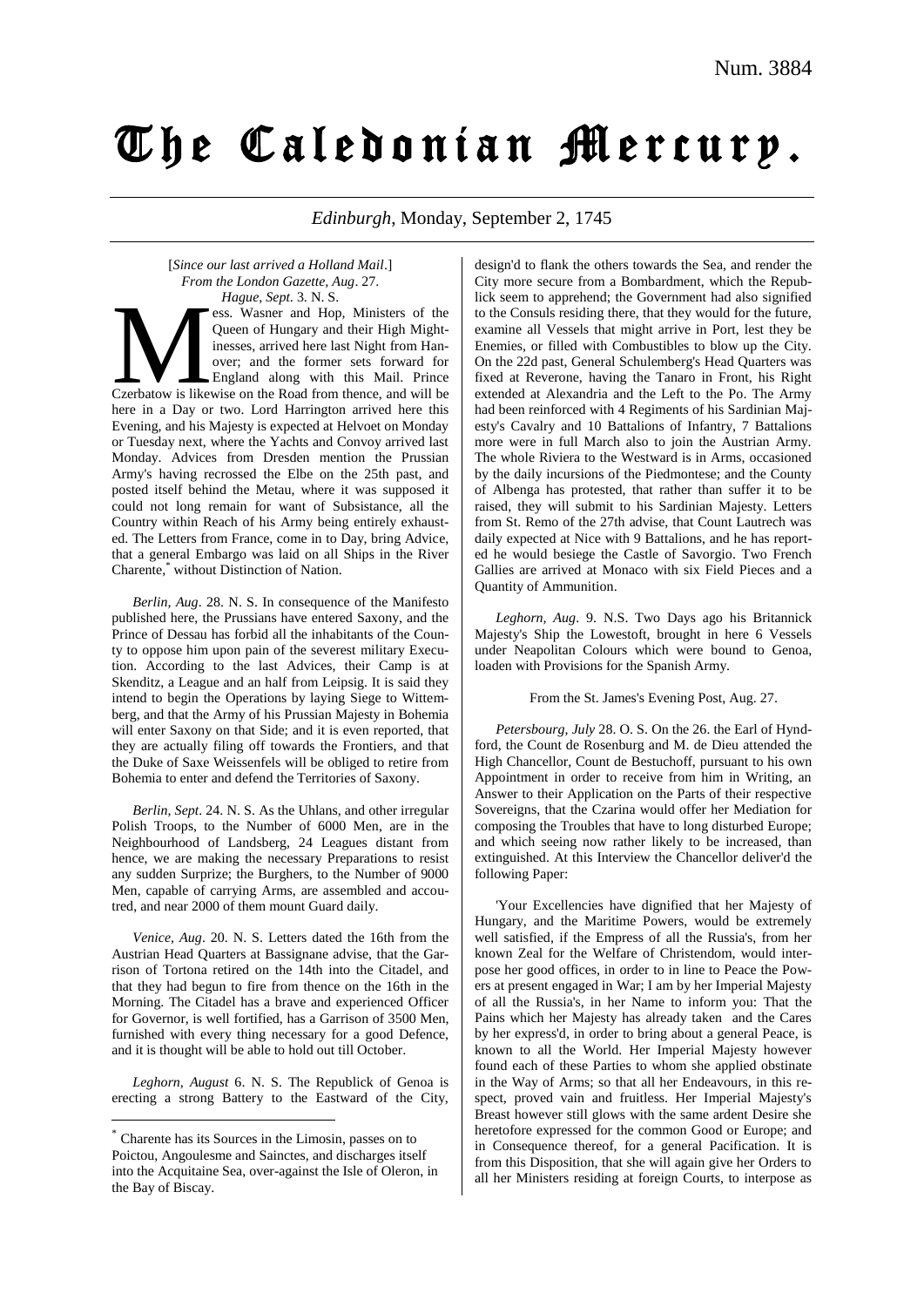in towards extinguishing that Flame of War which has spread too far already: But in case the Endeavours her Majesty shall now use, should prove as unsuccessful as those she has formerly taken; it is but natural to expect, that she should never more interpose on this Subject directly or indirectly.'

### *Copy of a private Letter from the Hague, of the 1st of September, N. S.*

We have heard nothing for some Days of the Enterprize said to be formed by the House of Bourbon against the present British Establishment, except by the Letters which came in last Monday from Madrid, which say, that a Fleet, with 6000 Men on board, was actually sailed to espouse the Cause of the exiled Remains of the St—ts Family, &c. But notwithstanding all that has or can be said on this Head, many will have it the Plot is no deeper laid than to favour their Designs upon Lombardy, by causing the English (as their Country is bare of Troops) to withdraw their Naval Force from the Mediterranean;which I think might, likewise, prove sufficient Apology (if any be needful) for withdrawing their Forces else where. Adieu. There seems to be something serious in the Enterprize of the Pretender's Son: for Mr. Trevor has lately insinuated to the Deputies of the State, That the King of Great Britain would be obliged to withdraw part of his Troops from the Netherlands, and employ them at home in quelling such of his Subjects as have forgot their Duty. Mr. Trevor repeated these Insinuations Yesterday Morning in a Conference, and even demanded in Form the Republick's Succours stipulated by Treaties. Baron Twykle de Serooskerken, Major of Ginckel's Regiment of Horse, set out a few Days since for Bavaria, in order to conclude the Capitulation, by virtue of which a Body of Bavarian Hussars is to come and join the Army of the Allies in the Netherlands. This Corps will take its Route through Swabia, Franconia, Hesse, Juliers and Bergues and Cologne, and the Requisitorial Letters will be forthwith sent in Consequence to the States of the said Countries, though one would think it Time enough to do it, when we hear that the Bargain is actually struck with Bavaria. Brussels, Aug. 10. We expect the Hessian Troops in a Fortnight at farthest; and we have certain Intelligence from the Hague, that the Dutch have at last resolved to grant the Subsidies demanded by the Elector of Bavaria; and have named an Officer of Distinction to conduct the Troops of that Prince, which shall be taken into their Pay, into Brabant; so that before the close of next Month the Army of the Allies under the Command of his Royal Highness will be above 60,000 strong. Extract of a Letter from Dover, Aug. 22. Several Vessels, arrived this Morning, from Flushing saw and heard a great Firing of Bombs and Cannon at Newport in Flanders yesterday; by which it is plain that Place is besieged. Dover, August 22. This Morning three of the Packet Boats arived here, from Flushing, where they had been obliged to take Shelter, after riding in Ostend Road, where two of them were forced to leave their Anchors. From these Boats we learn, that the Garrison at Ostend is set up to the Army, and that Yesterday in the Afternoon, as they came past Newport they heard much firing again near the Town, and saw several Bombs thrown into both Ends of it, which looks, and but too apparently with Truth that the French have invested it.

## LONDON, Aug. 27.

The Duke of Modena having put himself at the Head of his own Guards, consisting of 600 Men, two Regiments of Horse, and 20 Companies of Grenadiers, from the Army of Count de Gages, advanced towards Placentia; and being joined by a considerable Corps of Troops, which from Romagna had entred that Dutchy thro' the Passes Rapallo and Bobbio, became Masters of the City of Placentia the 17th of August, N. S. and wanted only a Reinforcement of Infantry to march into his own Dominions, and form the Blockade of Modena and Mirandola. Thus much, by his Highness's Direction, was written to his Resident in Holland. Some Advices from the Army of the Grand Duke say, that his Royal Highness, by the Advice of Marshal Traun, has sent a Detachment under the Command of the Generals Sommerfeldt and Palfi, to fall into the French Territories, and thereby force the Prince of Conti to quit Germany, which, at this Juncture, would defeat the King of Prussia's Projects entirely. The Accounts we have from Berlin of the King's intended Expedition, are so obscure, there is no making any probable Conjecture from them of his Design, but from Dusseldorp they write plainly it is to dissolve, if it be possible, the Diet of Elect on at Francfort, and thereby overturn the Scheme of setting the Grand Duke of Tuscany on the Imperial Throne. Abbe de la Ville has again and again pressed the States General to propose a Plan for a general Accommodation, from a Foresight that the Election of the Grand Duke will totally change the Face of Affairs in Europe; but hitherto lie has had no View of Success, their High Mightinesses having given him to understand, that the first Propositions of Peace must come from France. By the Death of Sir John Chudleigh, Bart, who was killed at Ostend, an Estate of 3000l. per Annum devolves to the Daughters and Coheiresses of the late Sir George Chudleigh, of Devonshire.

> EDINBURGH, *Sept*. 2. *Extract of a Letter from London. From the Camp at Vilvorde, Aug*. 8.

The Dauphin is encamped with about 18000 Men, 4 or 5 Miles from us, where the main Body of the Army is we don't know. They divide their Army, and never stay above 24 Hours in one Camp. This is a Finesse in order to make us quit our strong Camp, or march towards them, and then it is thought they could very soon draw their Army together: But it is imagined we shall keep this Ground, I wish it don't turn out to our Loss; for if they can force a Passage cross the Canal 'twixt and Antwerp, I don't know what we can do next, or where we can go, unless towards Maestricht: But this Time discover; the Highland Regiment is encamped upon the French Side of the Canal covering his R. Highness's Quarters, which is in Vilvorde.

There came several Letters by the Inverness Mail last Tuesday from the King's Army, then encamped at Dalwhinnie, where the King's 2 Roads meet, which lead to Inverness and Fort Augustus. All was then well; nor had they learnt of any Motions of the Highland Army, only their advanced Parties piqueered now and then with the Highlanders in the Morning.

Several People who came into Town from the North last Friday and Saturday assure, That the Army marched on Tuesday from Dalwhinnie, and encamped that Night at Kinguslie near Ruthven in Badenoch; that they marched next Day, and encamped at Night at Aviemore in Strathspey, and that General Cope having sent before a Detachment to secure the hazardous Pass of Schlachuik, on the Confines of the Lands belonging to the Grants and Macin-

EDINBURGH: Printed for Thomas Ruddiman and Company, and sold at the Printing house in the Parliament-close; where Advertisements and Subscriptions are taken in.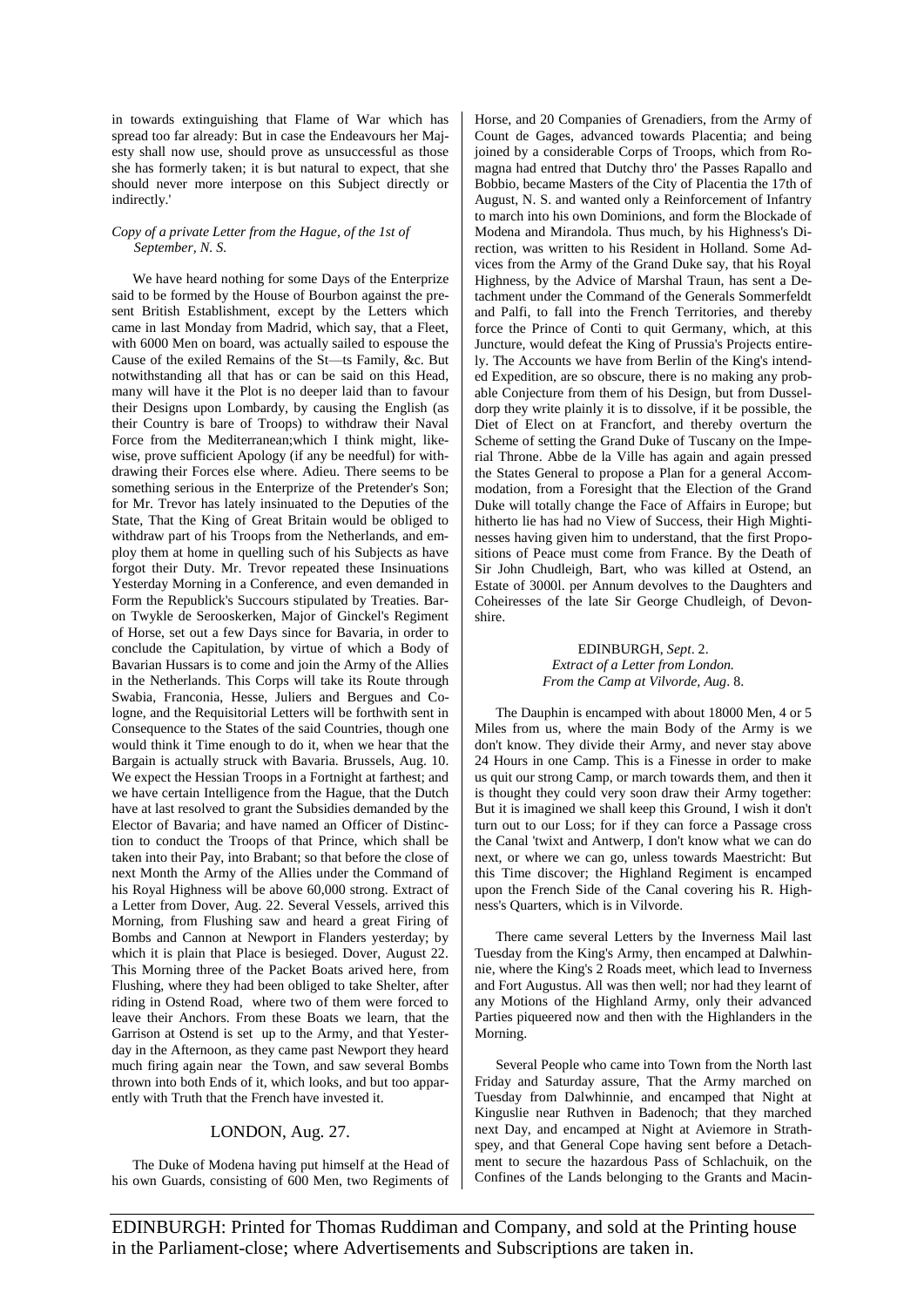toshes, was to march next Day, and would be at Dalmagarry within five Miles of Inverness on Friday Night.

The above Account utterly discredits the Report we had, That Brigadier Gordon, at the Head of a Body of the Clans had marched from the Highland Army, in order to preoccupy the Pass of Slachmuick. A Gentleman is come to Town from the North-west Highlands, who met General Cope on his March, and was examined by his Excellency; but could say nothing certain of the Numbers of the Highland Army, as some People said they were 2000 strong, while others made them amount to 3 or 4000.

We were alarmed on Saturday Evening with Expresses from Perthshire, advising, That 300 Highlanders from the Main Army had entred Athole, and had sent notice that they were to take Possession of the Castle of Blair last Friday; and that they had even had the Assurance to require the Sheriff-depute by a Letter to proclaim, &c. Whereupon a Detachment of 12 Dragoons and a Serjeant of the Hon. General Hamilton's Regiment who lay a Perth, returned to this City. The Officers of the Revenue also left that Town, as did Mr. Murray of Dollary Sheriff-depute, &c.

We also hear that his Grace the Duke of Athole has left that Country with his most valuable Effects. His Grace arrived here yesternight, having received a Letter from his elder Brother (who was attainted in the 1715) advising, that he was coming to take up his Quarters at his Castle of Blair.

Upon this surprising News the Call to Arms was beat in the Canongate at 6 in the Evening on Saturday, and General Hamilton's Regiment of Dragoons from Canongate and Leith, marched out and encamped in St. Ann's Yards. We are also told, that Orders were sent to Stirling to the Hon. Colonel Gardner's Regiment to have a sharp Look-out, lest some of the Athole Men should join these new Invaders and march Southward. The Hon. Magistrates, immediately on hearing the above News, went with the Officers of the Guard, and visited the Walls and Gates. A Council was also called, wherein it was resolved, that the Train'd Bands should mount Guard and do Duty; and that a second Augmentation of the City Guard should take place.

After Divine Service yesterday the Train'd Bands were summoned to parade, in order to do Duty; which Command was chearfully obeyed: And Capt. Robert Tenant, Commandant, took upon him the Command of the City.

The Hon. Magistrates and chief Citizens continue their Meetings, in order to the raising 1000 Men for the publick Service in these ticklish Times, and, we are told, only wait for a Return from London, as some Difficulties have been stirred how far such a Proceeding stands in the Face of the Law.

We learn from Inverness, that the Rt. Hon. the Lord Lovat is much indisposed.

We are assured, that there are several Letters in Town advising, for certain, that the young Chevalier is at the Head of these Clans; one of which designs him the bold Adventurer.

We hear that. 2 Expresses came to Town this Morning from Glasgow, &c. with Relation to the March of the Highlanders westward.

We are now. advised, that his Excellency General Cope, on receiving Notice that the Highlanders had decamped from Lochaber and directed their March Southward, wheeled and bent his March after them.

Capt. Thomson, with the Lieutenants Rose and Fergusson who were made Prisoners by the Macdonalds of Keppoch in the unlucky Skirmish in Lochaber, are come to Town.

His Grace the Duke of Montrose arrived in Town last Saturday from his Seat in the West.

Yesterday the Hon. Sir John Hope-Bruce arrived in. this City from Kinross: And we are advised that his Regiment will speedily land in the West from Ireland, if it is not already landed.

This Day, the 18th Day of the Moon, it is high Wa-醇 ter at Leith, Forenoon, at 4 o'clock, 18M. Afternoon, at 4, 42M. Tuesday, Forenoon, at 5, 6M. Afternoon, at 5, 30M. Wednesday, Forenoon, at 5, 54M. Afternoon, at 6, 18M.

## A D V E R T I S E M E N T S.

\*†\* That there was a large CORONET sold lately to the Servant of Widow Anderson Coppersmith in Edinburgh as old Brass, at least the Servant took it for such; but as the said CORONET has since appeared to be some other Metal, it is lodged in the Hands of Mr. Robert Gordon Goldsmith in Edinburgh, at his Shop South-side of the Cross, where the Owner may claim and receive it, on proving the Property and paying the necessary Charges. To be SOLD, A DWELLING-HOUSE neatly boxed and finished, consisting of 6 Fire-rooms, one without a Vent, Closets, large Kitchen, a Cellar, Back Yard, and other Conveniencies, lying at Burrowmuirhead, near Merchiston pleasantly situated within a short Mile of Edinburgh. For further Particulars enquire at Mr. John Dickie Writer to the Signet.

#### *By Order of the Honourable Alexander Brodie of Brodie, Esq; Lyon King of Arms,*

These give Notice to all his Majesty's Lieges, not to employ the following Messengers of Arms in executing any of his Majesty's Letters, they being publickly deprived of the Office of Messengery, viz.

$$
Dumfries \left\{\begin{array}{l} James\ Macartney, \\ John\ Cairns, \\ John Hamilton. \end{array}\right.
$$
  
 
$$
Fife \left\{\begin{array}{l} William\ Young, \\ William\ Donaldson, \\ Walter Wilkie, \\ James\ Rolland. \end{array}\right.
$$

Dav. Erskine, *Lyon Clerk*.

*To be exposed to judicial Roup and Sale, upon Thursday the 10th Day of October next, betwixt the Hours of 10 and 12 Forenoon, by Authority of the Lords of Session, within the Parliament or New Session house of Edin-*

EDINBURGH: Printed for Thomas Ruddiman and Company, and sold at the Printing house in the Parliament-close; where Advertisements and Subscriptions are taken in.